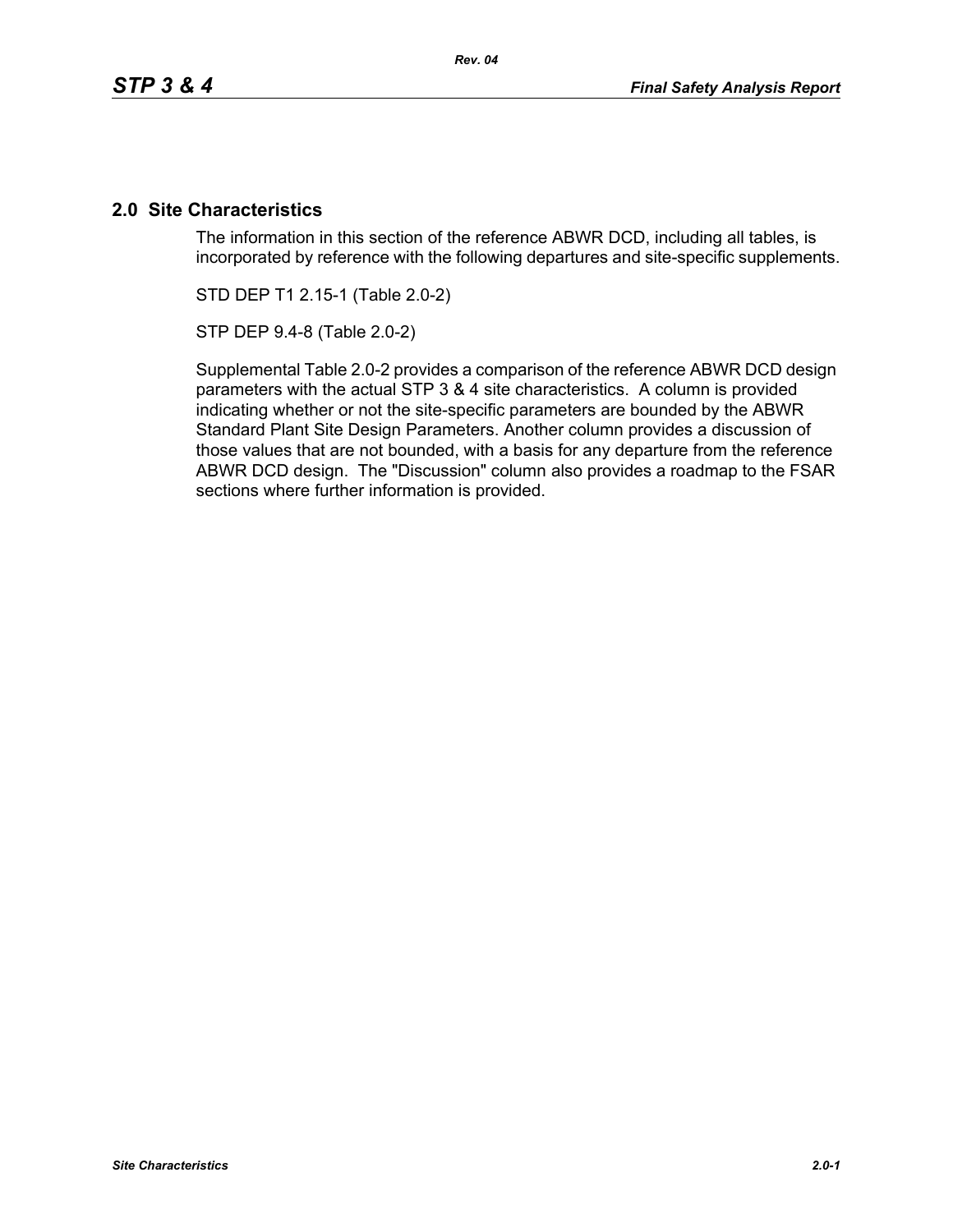| <b>Subject</b>                   | <b>ABWR Standard Plant Site</b><br><b>Design Parameters</b>                                                                                                                                                           | STP 3 & 4 Site Characteristics                                   | <b>Bounded</b><br>(Yes/No) | <b>Discussion</b>                                                                                                                                                                         |
|----------------------------------|-----------------------------------------------------------------------------------------------------------------------------------------------------------------------------------------------------------------------|------------------------------------------------------------------|----------------------------|-------------------------------------------------------------------------------------------------------------------------------------------------------------------------------------------|
| Maximum<br>Ground Water<br>Level | 61.0 cm (2 ft) below grade                                                                                                                                                                                            | > 61.0 cm (2 ft) below grade. 28 ft MSL                          | Yes                        | Maximum groundwater level site<br>characteristic is 6 ft below nominal finished<br>plant grade. Further information on maximum<br>groundwater level is provided in Subsection<br>2.4S.12. |
|                                  | Extreme Wind   Basic Wind Speed:<br>177 km/h [1] /197 km/h [2]<br>Per Section 3.3.1.1, the<br>reference ABWR DCD basic<br>wind speed corresponds to a 50-<br>year/100-year wind velocity (3-<br>second wind gust) of: |                                                                  |                            | Further information on extreme winds is<br>provided in Subsection 2.3S.1.                                                                                                                 |
|                                  | 203 km/h/225224 km/h<br>(126 mph/440139 mph)                                                                                                                                                                          | 201 km/h/215 km/h<br>(125 mph/134 mph) for 3-second wind<br>gust | Yes                        |                                                                                                                                                                                           |
|                                  |                                                                                                                                                                                                                       |                                                                  |                            |                                                                                                                                                                                           |
|                                  |                                                                                                                                                                                                                       |                                                                  |                            |                                                                                                                                                                                           |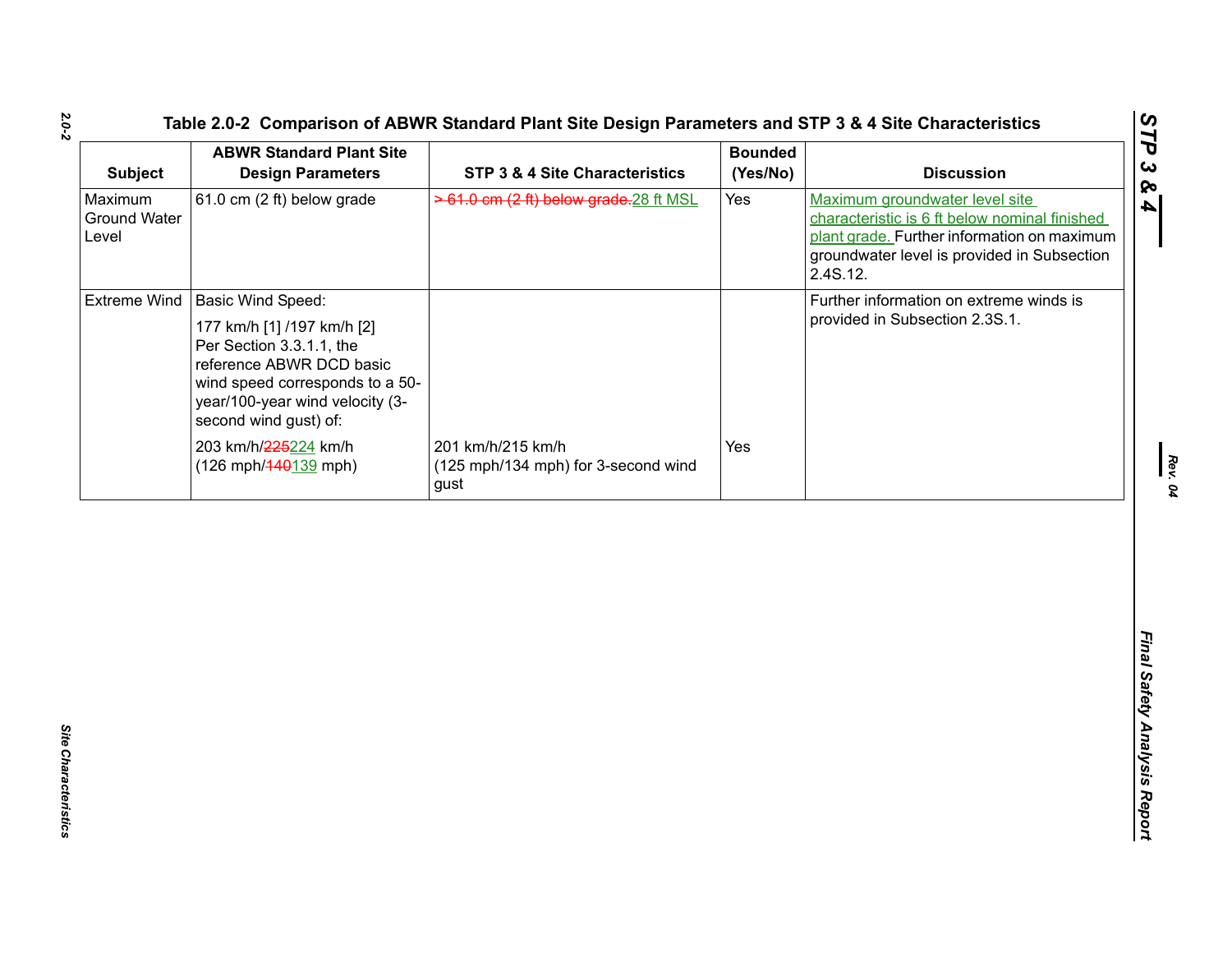| <b>Subject</b>                                | <b>ABWR Standard Plant Site</b><br><b>Design Parameters</b> | STP 3 & 4 Site Characteristics                 | <b>Bounded</b><br>(Yes/No) | <b>Discussion</b>                                                                                                                                                                                                                                                                                                                                                                                                                                                                                                                                                                                                                                                                                                                                                                                                                                                                                           |
|-----------------------------------------------|-------------------------------------------------------------|------------------------------------------------|----------------------------|-------------------------------------------------------------------------------------------------------------------------------------------------------------------------------------------------------------------------------------------------------------------------------------------------------------------------------------------------------------------------------------------------------------------------------------------------------------------------------------------------------------------------------------------------------------------------------------------------------------------------------------------------------------------------------------------------------------------------------------------------------------------------------------------------------------------------------------------------------------------------------------------------------------|
| Maximum<br>Flood (or<br>Tsunami)<br>Level [8] | 30.5 cm (1 ft) below grade                                  | 182.9 cm (6.0 ft) above nominal plant<br>grade | <b>No</b>                  | As discussed in Subsection 2.4S.4, the<br>design basis flood level is<br>40.0 ft (1219.2 cm) above MSL (MSL<br>NVGD29). This level is based on the breach<br>of the Main Cooling Reservoir (MCR)<br>resulting in a flood level of approximately 6.0<br>ft (182.9 cm) above nominal plant grade,<br>which is 34 ft (1036.3 cm) MSL (see STP<br>DEP T1 5.0-1).<br>STP 3 & 4 safety-related structures,<br>systems, and components (SSCs) are<br>designed for or protected from this flooding<br>event by watertight doors to prevent the entry<br>of water into the Reactor Buildings and<br>Control Buildings in case of a flood. Flooding<br>protection requirements due to the maximum<br>flood level are discussed in Section 3.4.<br>In addition, an external flooding PRA<br>analyses for STP 3 & 4 concluded that the<br>risk from external flooding is acceptably low<br>as discussed in Section 19R. |
|                                               |                                                             |                                                |                            |                                                                                                                                                                                                                                                                                                                                                                                                                                                                                                                                                                                                                                                                                                                                                                                                                                                                                                             |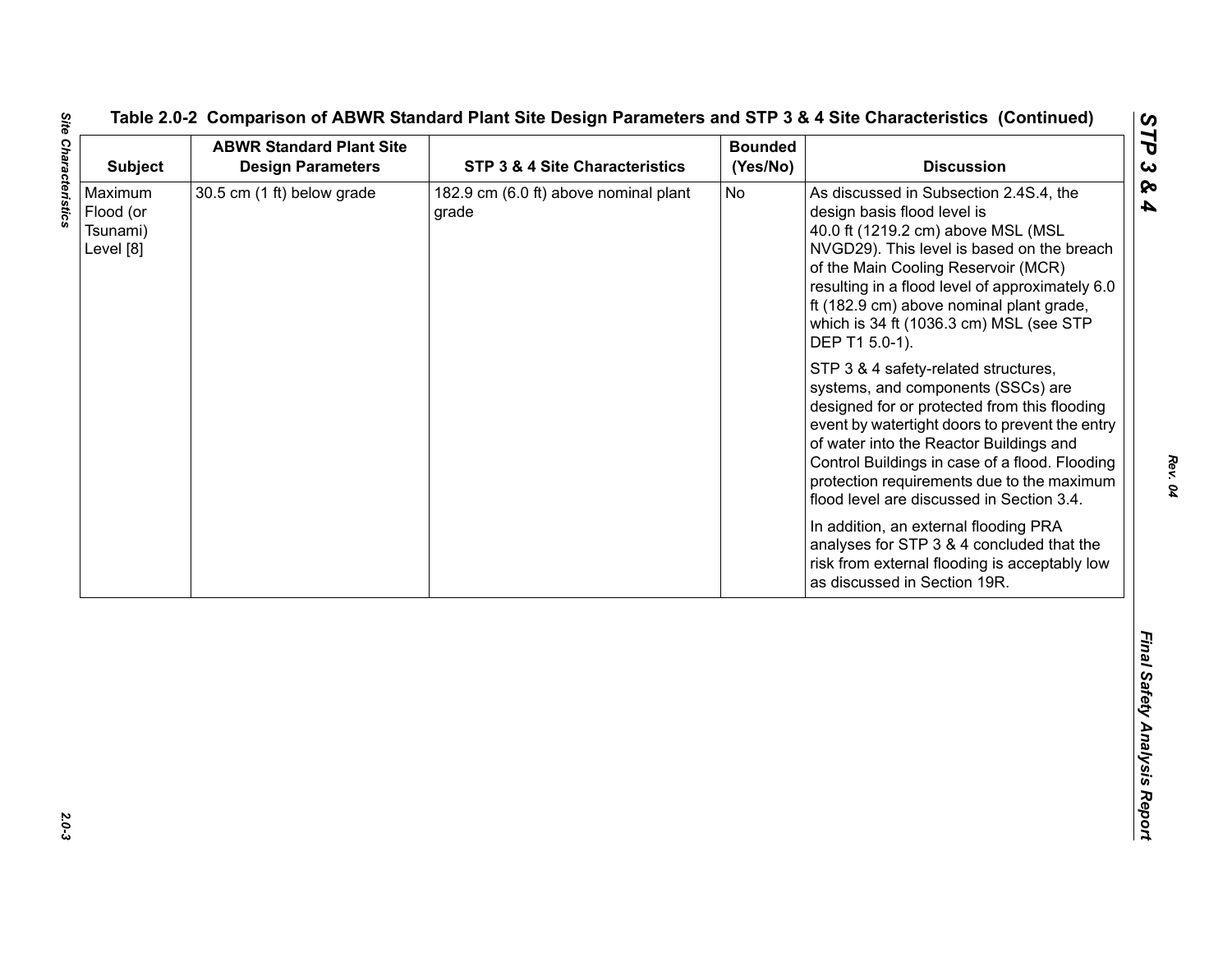| Further information on tornado parameters is<br>Yes<br>provided in Subsection 2.3S.1.<br>Yes<br>Yes | 322 km/h (200 mph)                                                                                                                                | <b>Design Parameters</b>                               | <b>Subject</b> |
|-----------------------------------------------------------------------------------------------------|---------------------------------------------------------------------------------------------------------------------------------------------------|--------------------------------------------------------|----------------|
|                                                                                                     |                                                                                                                                                   | Maximum Tornado Wind Speed:<br>483 km/h (300 mph)      | Tornado        |
|                                                                                                     | 257 km/h (160 mph)                                                                                                                                | <b>Maximum Rotational Speed:</b><br>386 km/h (240 mph) |                |
|                                                                                                     | 64 km/h (40 mph)                                                                                                                                  | Translational Velocity:<br>97 km/h (60 mph)            |                |
| Yes                                                                                                 | 45.7m (150 ft)                                                                                                                                    | Radius:<br>45.7 m (150 ft)                             |                |
| Yes                                                                                                 | 6.2 kPaD (0.9 psi)                                                                                                                                | Maximum Pressure Drop:<br>13.827 kPaD (2.0 psi)        |                |
| Yes                                                                                                 | 2.8 kPa/sec (0.4 psi/sec)                                                                                                                         | Rate of Pressure Drop:<br>8.277 kPa/s (1.2 psi/sec)    |                |
| Yes<br>Further information on missile spectra is<br>provided in Subsections 3.5.1.4.                | STP site is enveloped by the maximum<br>tornado wind speed corresponding to a<br>probability of<br>$1 \times 10^{-7}$ per year 483 km/h (300 mph) | Missile Spectra:<br>Spectrum I [4]                     |                |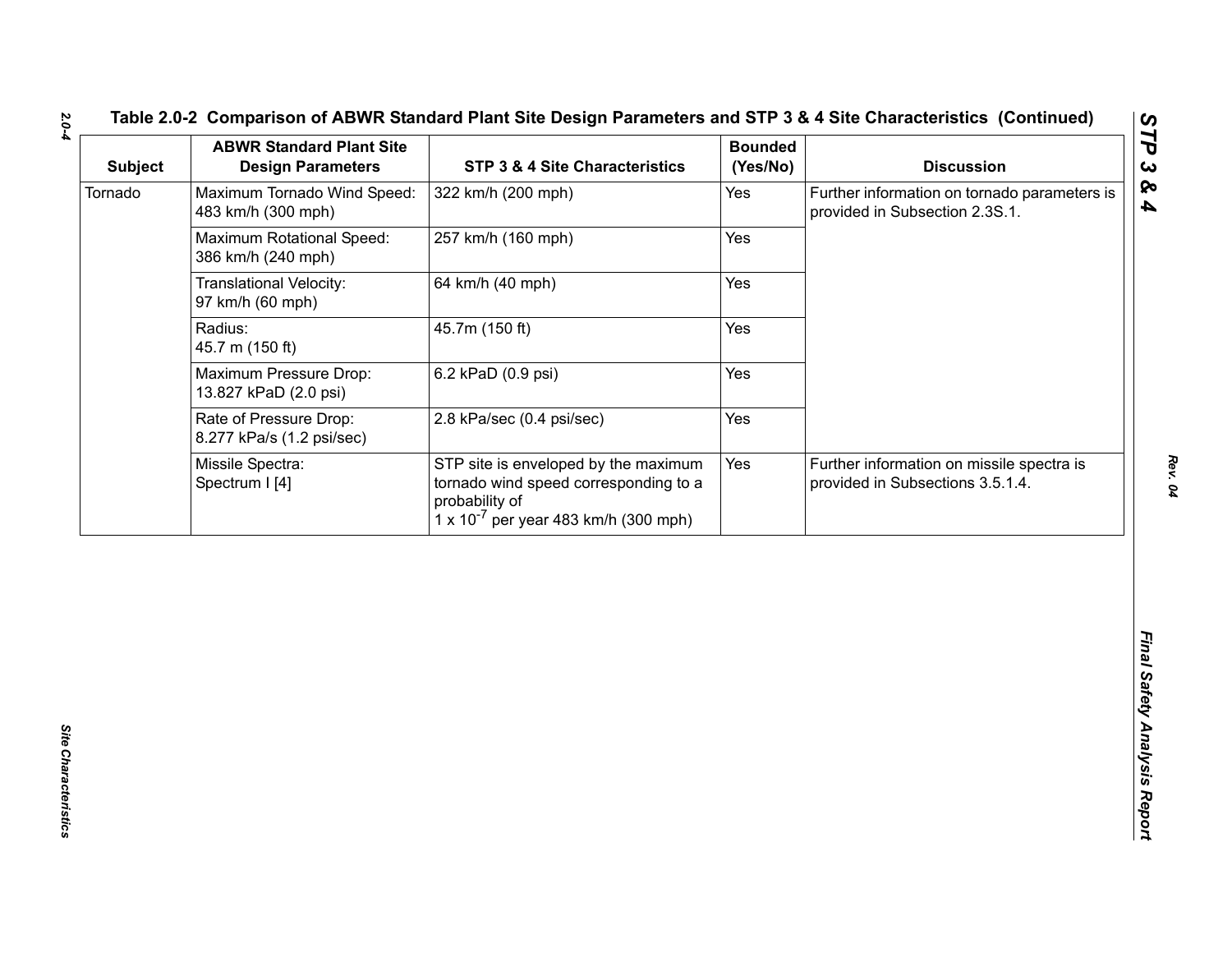| <b>Subject</b>                        | <b>ABWR Standard Plant Site</b><br><b>Design Parameters</b> | STP 3 & 4 Site Characteristics                                                                                                                     | <b>Bounded</b><br>(Yes/No) | <b>Discussion</b>                                                                                                                                                                                                                                                                                                                                                                                                                                                                                                                                                                                                                                                                                                                                                                                                                                                |
|---------------------------------------|-------------------------------------------------------------|----------------------------------------------------------------------------------------------------------------------------------------------------|----------------------------|------------------------------------------------------------------------------------------------------------------------------------------------------------------------------------------------------------------------------------------------------------------------------------------------------------------------------------------------------------------------------------------------------------------------------------------------------------------------------------------------------------------------------------------------------------------------------------------------------------------------------------------------------------------------------------------------------------------------------------------------------------------------------------------------------------------------------------------------------------------|
| Precipitation<br>(for Roof<br>Design) | Maximum Rainfall Rate:<br>49.3 cm/h (19.4 in/hr) [3]        | 50.3 cm/h (19.8 in/hr)                                                                                                                             | <b>No</b>                  | As discussed in Subsection 2.4S.2, the site-<br>specific maximum rainfall rate is 50.3 cm/h<br>(19.8 in/hr), which exceeds the DCD<br>standard plant site design parameter (see<br>STP DEP T1 5.0-1).                                                                                                                                                                                                                                                                                                                                                                                                                                                                                                                                                                                                                                                            |
|                                       |                                                             |                                                                                                                                                    |                            | The maximum rainfall rate is used as one<br>factor in determining the structural loading<br>conditions for roof design. A review of the<br>reference ABWR DCD Tier 2 Appendices<br>3H.1and 3H.2 indicates that standard ABWR<br>Seismic Category I structures have roofs<br>without parapets or parapets with scuppers<br>to supplement roof drains so that large<br>inventories of precipitation cannot<br>accumulate. Appendix 3H.6 states that the<br>roof of the site-specific Seismic Category I<br>structures (i.e. reactor service water pump<br>houses) are designed without parapets so<br>that excessive ponding of water cannot<br>occur. Therefore, the 1 cm/hr exceedance in<br>maximum rainfall rate will not result in a<br>substantial increase in the roof design<br>loading; and therefore, will not affect the<br>design of these structures. |
|                                       | Maximum Snow Load:                                          |                                                                                                                                                    |                            | Further information on maximum snow load                                                                                                                                                                                                                                                                                                                                                                                                                                                                                                                                                                                                                                                                                                                                                                                                                         |
|                                       | 2.394 kPa (50 psf)                                          | $0$ kPa $(0$ psf)<br>(100-year return snow pack)                                                                                                   | Yes                        | is provided in Subsection<br>2.3S.1.3H.6.4.3.3.5.                                                                                                                                                                                                                                                                                                                                                                                                                                                                                                                                                                                                                                                                                                                                                                                                                |
|                                       |                                                             | Normal roof snow load = $6.6$ psf and<br>Extreme winter precipitation roof load =<br>47 psf0.263 kPa (5.5 psf) (Maximum<br>ground level snow load) |                            | Parapet height of ABWR Standard Plant<br>structures will be limited to 9 inches.                                                                                                                                                                                                                                                                                                                                                                                                                                                                                                                                                                                                                                                                                                                                                                                 |

**Site Characteristics** *Site Characteristics 2.0-5*

*Rev. 04*

 $2.0 - 5$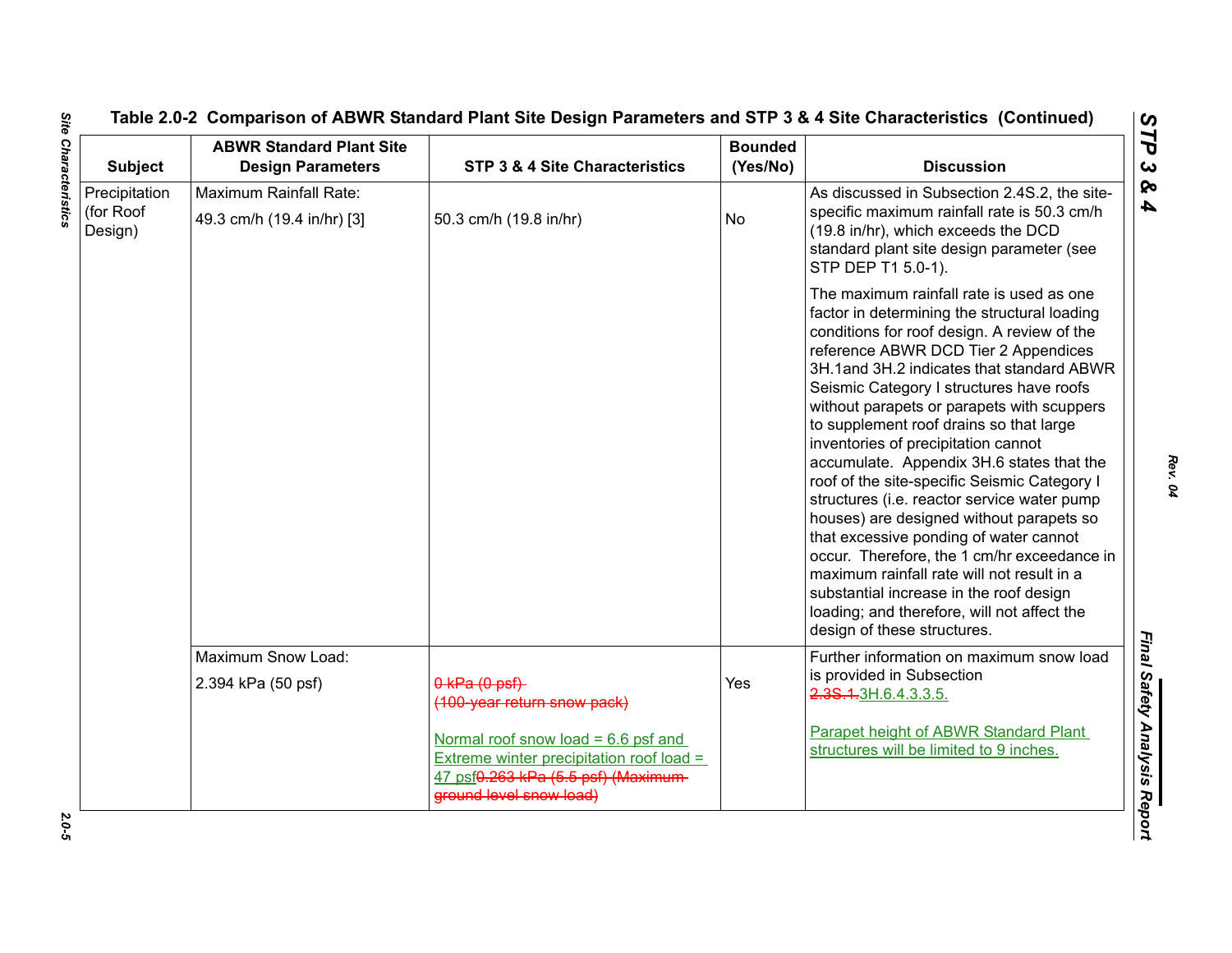# **Table 2.0-2 Comparison of ABWR Standard Plant Site Design Parameters and STP 3 & 4 Site Characteristics (Continued)**

| <b>Subject</b>        | <b>ABWR Standard Plant Site</b><br><b>Design Parameters</b> | STP 3 & 4 Site Characteristics                        | <b>Bounded</b><br>(Yes/No)                                                                                                   | <b>Discussion</b>                                                                                                                                                                                                                                                                                                                                                                                                                                                                                                                                                                                                                                                                                            |
|-----------------------|-------------------------------------------------------------|-------------------------------------------------------|------------------------------------------------------------------------------------------------------------------------------|--------------------------------------------------------------------------------------------------------------------------------------------------------------------------------------------------------------------------------------------------------------------------------------------------------------------------------------------------------------------------------------------------------------------------------------------------------------------------------------------------------------------------------------------------------------------------------------------------------------------------------------------------------------------------------------------------------------|
| Ambient               |                                                             | 1% Exceedance Values                                  |                                                                                                                              | The maximum dry-bulb temperature in                                                                                                                                                                                                                                                                                                                                                                                                                                                                                                                                                                                                                                                                          |
| Design<br>Temperature | Maximum:<br>37.8°C (100°F) dry-bulb                         | Yes<br>32.8°C (91°F) dry-bulb [9]                     | combination with coincident wet-bulb<br>temperature provides the state point<br>(enthalpy of the air) that is used as design |                                                                                                                                                                                                                                                                                                                                                                                                                                                                                                                                                                                                                                                                                                              |
|                       | Maximum:<br>25°C (77°F) wet-bulb<br>(coincident)            | 26.3°C (79.3°F) wet-bulb<br>(coincident) [9]          | <b>No</b>                                                                                                                    | input for HVAC system design to determine<br>cooling loads. The 1% exceedance STP<br>site-specific state point value is not bounded<br>by the 1% exceedance ABWR state point<br>(see STP DEP T1 5.0-1).<br>The minimum site-specific temperature of<br>2.1°C and maximum site-specific-<br>temperature of 32.8°C are design input used<br>to determine heating loads for the non-safety<br>related HVAC system.Nonsafety-related<br>HVAC systems are designed based on<br>outdoor summer temperatures of 32.8°C dry<br>bulb and 26.3°C wet bulb (coincident) and<br>outdoor winter temperature of 2.1°C dry bulb.<br>Based on a review of the reference ABWR<br>DCD Tier 2 Section 9.4, the Control Building |
|                       | Maximum:<br>26.7°C (80°F) wet-bulb                          | 27.3°C (81.2°F) wet-bulb<br>(non-coincident)          | No                                                                                                                           |                                                                                                                                                                                                                                                                                                                                                                                                                                                                                                                                                                                                                                                                                                              |
|                       | (non-coincident)                                            |                                                       |                                                                                                                              |                                                                                                                                                                                                                                                                                                                                                                                                                                                                                                                                                                                                                                                                                                              |
|                       | Minimum:<br>$-23.3^{\circ}$ C (-9.9 $^{\circ}$ F)           | $2.1^{\circ}$ C (35.8 $^{\circ}$ F) [9]               | Yes                                                                                                                          |                                                                                                                                                                                                                                                                                                                                                                                                                                                                                                                                                                                                                                                                                                              |
|                       |                                                             | 0% Exceedance Values (Historical limit)               |                                                                                                                              | HVAC, and Reactor Building Safety Related<br>Electrical Equipment HVAC systems are                                                                                                                                                                                                                                                                                                                                                                                                                                                                                                                                                                                                                           |
|                       | Maximum:<br>46.1°C (115°F) dry-bulb                         | 43°C (109.4°F)44.1°C (111.3°F) dry-bulb               | Yes                                                                                                                          | designed for an outdoor summer maximum<br>temperature of 46°C. This temperature                                                                                                                                                                                                                                                                                                                                                                                                                                                                                                                                                                                                                              |
|                       | Maximum:<br>26.7°C (80°F) wet-bulb<br>(coincident)          | 24°C (75.2°F)22.4°C (72.4°F) wet-bulb<br>(coincident) | Yes                                                                                                                          | corresponds to the ABWR 0% exceedance<br>value. The ABWR 0% exceedance state<br>point bounds the STP site-specific 0%<br>exceedance state point and the 1%<br>exceedance state point. Therefore, the<br>reference ABWR DCD cooling loads<br>calculated based on 0% exceedance values<br>for Control Building HVAC, and Reactor<br><b>Building Safety Related Electrical Equipment</b><br>HVAC systems are bounding. Therefore, the<br>change in 1% exceedance wet bulb<br>temperature has no adverse impact on these<br>HVAC systems.                                                                                                                                                                        |

*2.0-6*

*Site Characteristics* 

Site Characteristics

*Rev. 04*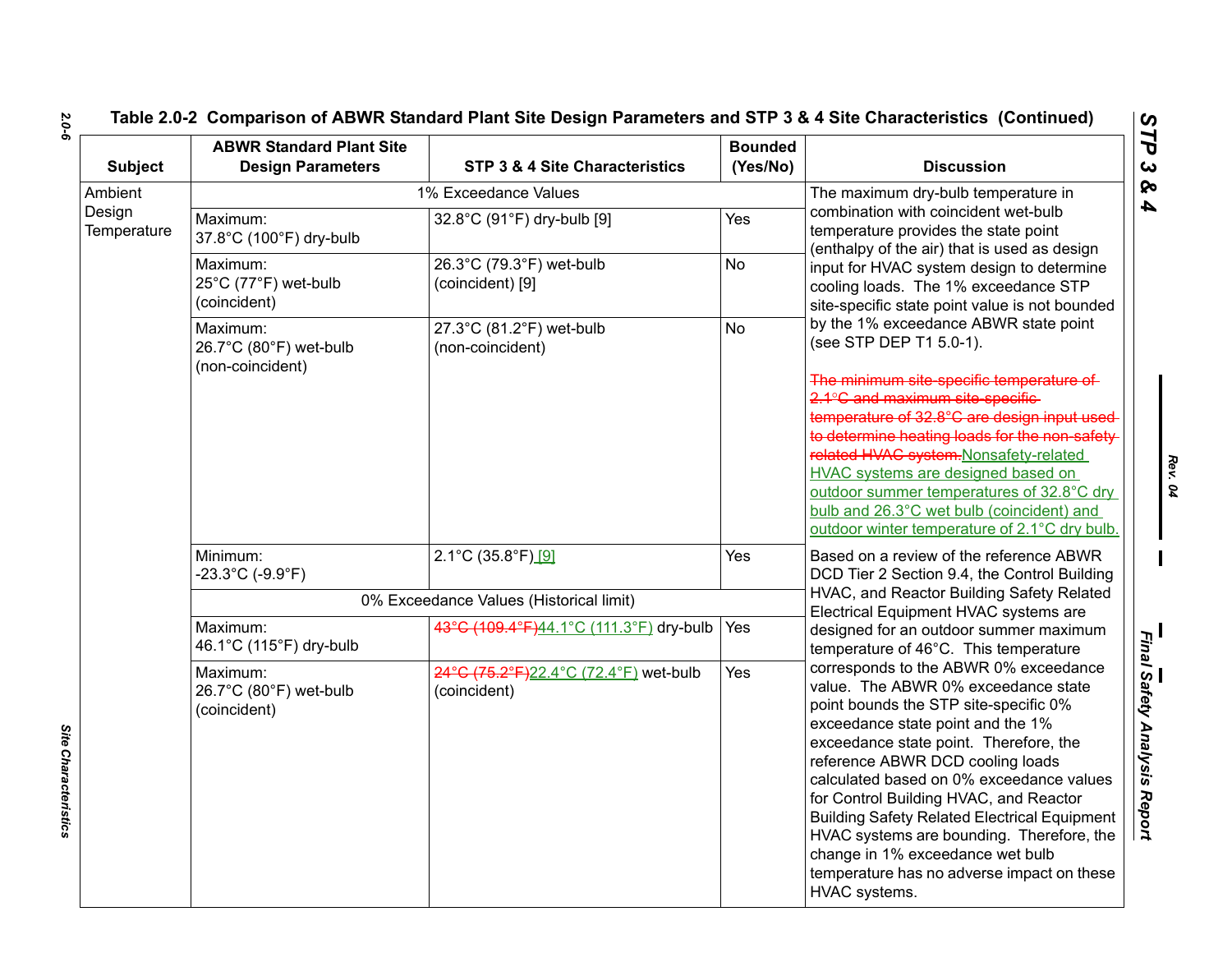| <b>Subject</b> | <b>ABWR Standard Plant Site</b><br><b>Design Parameters</b> | STP 3 & 4 Site Characteristics                                | <b>Bounded</b><br>(Yes/No) | <b>Discussion</b>                                                                                                                                                                                                                                                                                                                                                                                                                                                                                                                                                                                                                                                                                                                                                                                                                                                                                                                                                                                                                                              |
|----------------|-------------------------------------------------------------|---------------------------------------------------------------|----------------------------|----------------------------------------------------------------------------------------------------------------------------------------------------------------------------------------------------------------------------------------------------------------------------------------------------------------------------------------------------------------------------------------------------------------------------------------------------------------------------------------------------------------------------------------------------------------------------------------------------------------------------------------------------------------------------------------------------------------------------------------------------------------------------------------------------------------------------------------------------------------------------------------------------------------------------------------------------------------------------------------------------------------------------------------------------------------|
|                | Maximum<br>27.2°C (81°F) wet-bulb<br>(non-coincident)       | 29.1°C (84.4°F)31.3°C (88.3°F) wet-bulb  <br>(non-coincident) | No                         | The non-safety related Reactor Building<br>Secondary Containment HVAC system has<br>been redesigned. Details of the changes can                                                                                                                                                                                                                                                                                                                                                                                                                                                                                                                                                                                                                                                                                                                                                                                                                                                                                                                                |
|                | Minimum:<br>$-40^{\circ}$ C (-40 $^{\circ}$ F)              | 12.2°C (10°F)-15.8°C (3.6°F)                                  | Yes                        | be found in Chapter 9.4. The Radwaste<br>Building, some of the Radwaste<br>Management systems, and the Radwaste<br>Building HVAC systems have been<br>redesigned. Further details of these changes<br>can be found in Chapter 11 and Chapter 9.4.<br>The Radwaste Building HVAC systems are<br>STP specific and have been designed to<br>STP site-specific ambient temperatures and<br>the revised HVAC design is compliant with<br>STP 3&4 Characteristics.<br>The maximum non-coincident wet-bulb is<br>used as input for short-term performance of<br>cooling towers. In the case of STP 3 & 4, this<br>value is an hourly data point for the 30-day<br>evaporation analysis. The site-specific<br>maximum non-coincident wet-bulb<br>temperatures on an hourly basis are not<br>bounded by the reference ABWR site<br>parameters. However, the calculated 30-day<br>and 24-hour consecutive maximum non-<br>coincident wet-bulb temperatures have been<br>determined to be less than the DCD non-<br>coincident hourly value (see STP DEP T1<br>$5.0-1$ ). |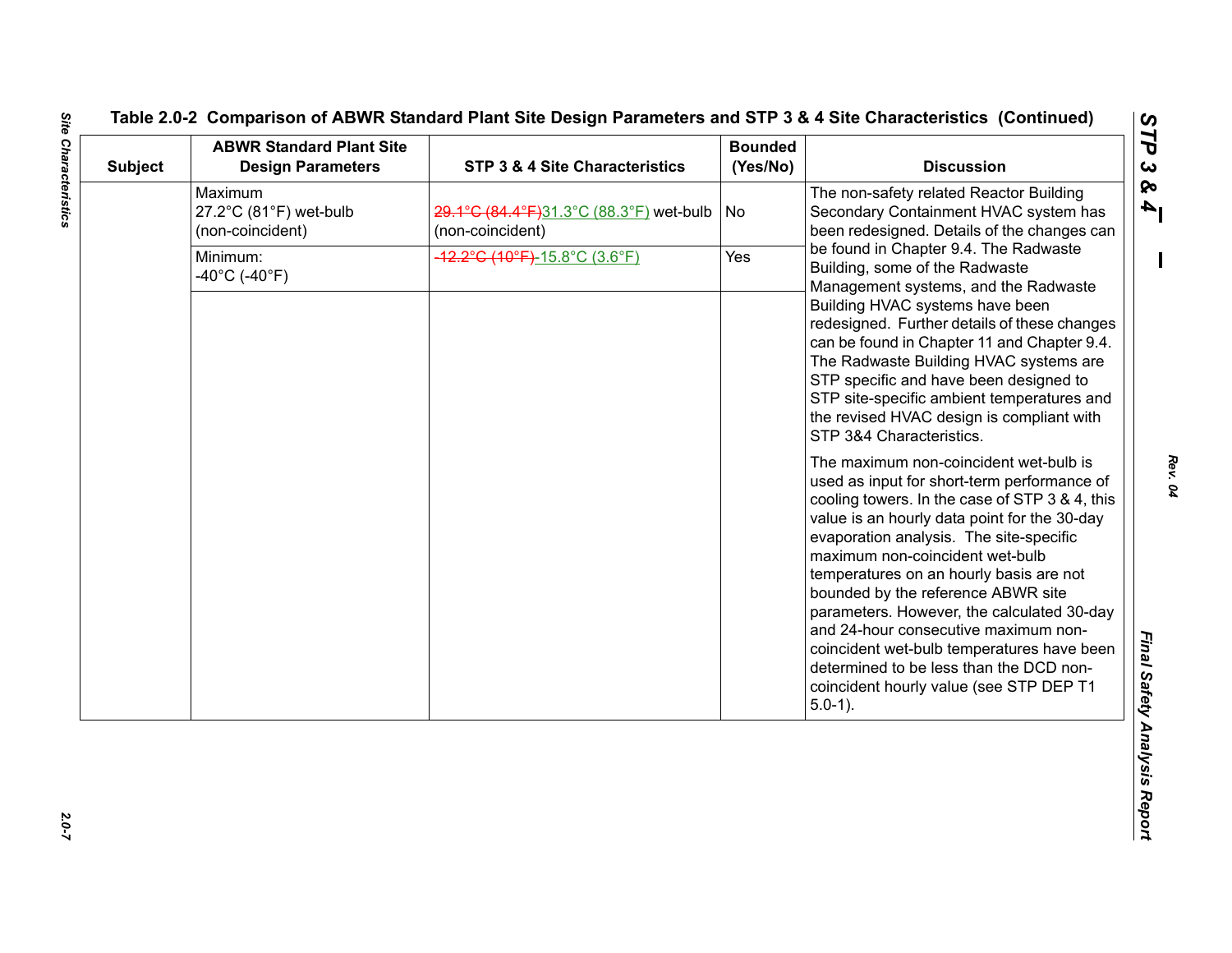| <b>Subject</b>  | <b>ABWR Standard Plant Site</b><br><b>Design Parameters</b>                                     | STP 3 & 4 Site Characteristics                                                                                    | <b>Bounded</b><br>(Yes/No) | <b>Discussion</b>                                                                                                                                                                                                                                                                                                                                                                                                                                                                                                                                                                                                |
|-----------------|-------------------------------------------------------------------------------------------------|-------------------------------------------------------------------------------------------------------------------|----------------------------|------------------------------------------------------------------------------------------------------------------------------------------------------------------------------------------------------------------------------------------------------------------------------------------------------------------------------------------------------------------------------------------------------------------------------------------------------------------------------------------------------------------------------------------------------------------------------------------------------------------|
|                 |                                                                                                 |                                                                                                                   |                            | The UHS cooling tower long-term cumulative<br>evaporation for the postulated LOCA case<br>has been evaluated using the STP site-<br>specific worst-case 30 consecutive day<br>weather data as discussed in FSAR Section<br>9.2.5.5.1. The UHS basin water<br>temperature has been evaluated using the<br>STP 3 & 4 site characteristic wet-bulb (non-<br>coincident) value. Thus, the 0% exceedance<br>and 1% exceedance values for non<br>coincident wet-bulb temperatures not being<br>bounded have no adverse impact on the STP<br>3 & 4 UHS analysisperformance as<br>determined in accordance with RG 1.27. |
| Soil Properties | Minimum Static Bearing<br>Capacity:<br>718.20 kPa (15,000 psf) [5]                              | Minimum bearing capacity 718.20 kPa<br>(15,000 psf) (gross pressure) with<br>average settlements up to 7.0 inches | Yes                        | Further information on minimum static<br>bearing capacity is provided in Subsection<br>2.5S.4.                                                                                                                                                                                                                                                                                                                                                                                                                                                                                                                   |
|                 | Minimum Shear Wave Velocity:<br>305 m/s (1000 ft/sec) [6]                                       | See Note 6a                                                                                                       | No                         | Further information on shear wave velocity<br>provided in Subsections 2.5S.4.4 and<br>2.5S.4.7.                                                                                                                                                                                                                                                                                                                                                                                                                                                                                                                  |
|                 | Liquefaction Potential:<br>None at plant site resulting from<br>site specific SSE ground motion | None                                                                                                              | Yes                        | Further information on liquefaction potential<br>is provided in Subsection 2.5S.4.8.                                                                                                                                                                                                                                                                                                                                                                                                                                                                                                                             |

*2.0-8*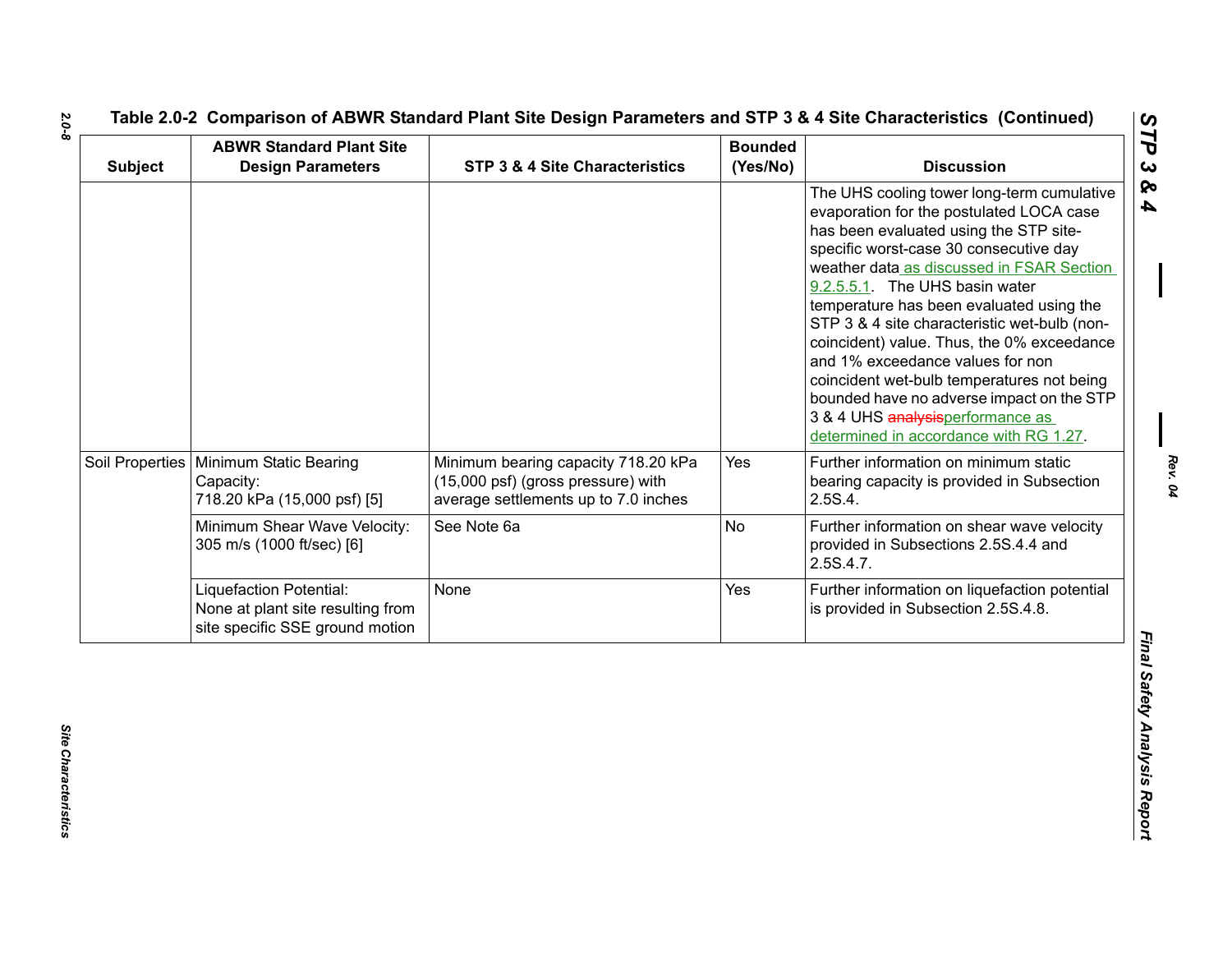| <b>Subject</b> | <b>ABWR Standard Plant Site</b><br><b>Design Parameters</b>  | STP 3 & 4 Site Characteristics                    | <b>Bounded</b><br>(Yes/No) | <b>Discussion</b>                                                                                                                                                                                     |
|----------------|--------------------------------------------------------------|---------------------------------------------------|----------------------------|-------------------------------------------------------------------------------------------------------------------------------------------------------------------------------------------------------|
| Seismology     | <b>SSE Peak Ground Acceleration</b><br>(PGA): 0.30g [7]      | Ground Mean Response Spectra<br>(GMRS) PGA: 0.09g | Yes                        | Further information on the GMRS calculation<br>of PGA is provided in Subsection 2.5S.2.6.                                                                                                             |
|                | <b>SSE Response Spectra:</b><br>per RG 1.60                  | GMRS developed per RG 1.208                       | Yes                        | Further information on the SSE Response<br>Spectra with site-specific GMRS is provided<br>in Subsection 2.5S.2.6.                                                                                     |
|                | <b>SSE Time History:</b><br>Envelope SSE Response<br>Spectra |                                                   |                            | See Appendix 3H.6 for discussion of site-<br>specific time histories consistent with the<br>GMRS defined in Subsection 2.5S.2 as input<br>to the seismic analysis of the site specific<br>structures. |
|                |                                                              |                                                   |                            |                                                                                                                                                                                                       |
|                |                                                              |                                                   |                            |                                                                                                                                                                                                       |
|                |                                                              |                                                   |                            |                                                                                                                                                                                                       |
|                |                                                              |                                                   |                            |                                                                                                                                                                                                       |
|                |                                                              |                                                   |                            |                                                                                                                                                                                                       |
|                |                                                              |                                                   |                            |                                                                                                                                                                                                       |
|                |                                                              |                                                   |                            |                                                                                                                                                                                                       |
|                |                                                              |                                                   |                            |                                                                                                                                                                                                       |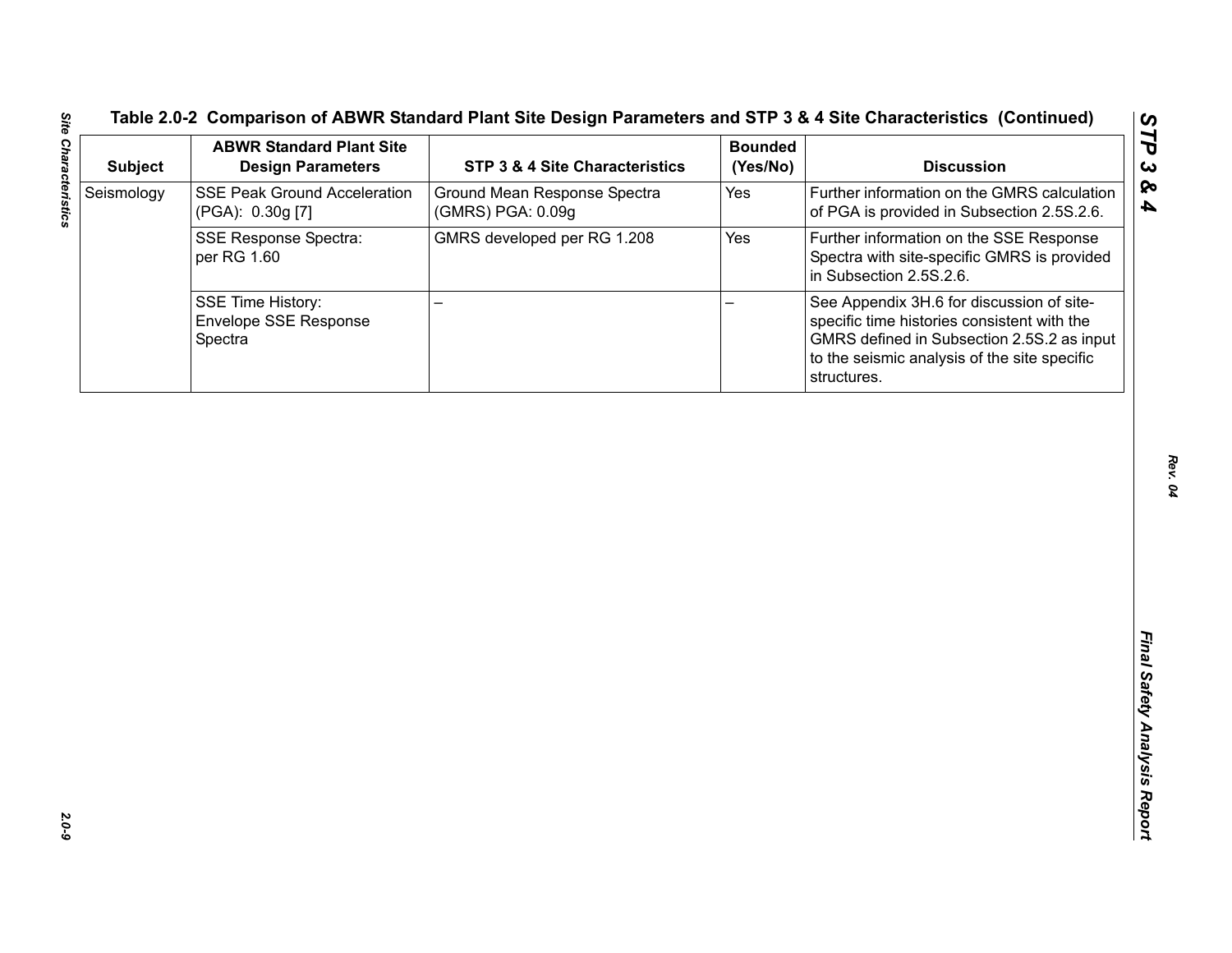| <b>Subject</b>                     | <b>ABWR Standard Plant Site</b><br><b>Design Parameters</b>         | STP 3 & 4 Site Characteristics                                                           | <b>Bounded</b><br>(Yes/No) | <b>Discussion</b>                                                                                                                                                                                                                                                                                                                                                                                                                                                                                                                                                                                                                                                                                                                                                                                                                                                                                                                                                                                                                                                                                                                                                                                                                                                                                                                                                                         |
|------------------------------------|---------------------------------------------------------------------|------------------------------------------------------------------------------------------|----------------------------|-------------------------------------------------------------------------------------------------------------------------------------------------------------------------------------------------------------------------------------------------------------------------------------------------------------------------------------------------------------------------------------------------------------------------------------------------------------------------------------------------------------------------------------------------------------------------------------------------------------------------------------------------------------------------------------------------------------------------------------------------------------------------------------------------------------------------------------------------------------------------------------------------------------------------------------------------------------------------------------------------------------------------------------------------------------------------------------------------------------------------------------------------------------------------------------------------------------------------------------------------------------------------------------------------------------------------------------------------------------------------------------------|
| Hazards in<br><b>Site Vicinity</b> | Site Proximity Missiles and<br>Aircraft:<br>$\leq 10^{-7}$ per year | Site Proximity:<br>Missiles - None<br>Aircraft hazard $4.461.09 \times 10^{-7}$ per year | <b>No</b>                  | An evaluation of the aircraft hazards that<br>could impact the STP site was conservatively<br>estimated at $4.161.09 \times 10^{-7}$ as discussed in<br>Subsection 2.2S.2.7.2. When estimating the<br>number of operations along the nearest<br>airway to the STP site (V-70), the number of<br>operations at each of the airports-Palacios<br>Municipal Airport, and Scholes International<br>Airport (the terminal points of airway V-70)-<br>were equally divided among the airways for<br>each airport to determine the potential<br>number of operations along the V-70 airway.<br>This is a very conservative assumption since<br>general aviation aircraft mainly fly under<br>Visual Flight Rules or Instrument Flight Rules<br>condition and under new Federal Aviation<br>Administration regulations, most commercial<br>and military aircraft will fly point-to-point<br>rather than in specific airways.<br>Thus, because of the inherent conservatism<br>in the aircraft accident analysis, the<br>estimated aircraft hazard of $4.161.09 \times 10^{-7}$<br>is within the order of magnitude of $10^{-7}$ and<br>meets the intent of the criteria specified in<br>RG 1.206 and NUREG-0800, Section<br>$3.5.1.6$ .<br>No other hazards in the STP site vicinity<br>were identified that could approach a<br>frequency of $10^{-7}$ per year as discussed in<br>Section 2.2S. |
|                                    | <b>Toxic Gases:</b><br>None                                         | None                                                                                     | Yes                        | Further information on toxic gases is<br>provided in Subsection 2.2S.3.                                                                                                                                                                                                                                                                                                                                                                                                                                                                                                                                                                                                                                                                                                                                                                                                                                                                                                                                                                                                                                                                                                                                                                                                                                                                                                                   |
|                                    | Volcanic Activity:<br>None                                          | None                                                                                     | Yes                        | Further information on volcanic activity is<br>discussed in Subsection 2.5S.1.                                                                                                                                                                                                                                                                                                                                                                                                                                                                                                                                                                                                                                                                                                                                                                                                                                                                                                                                                                                                                                                                                                                                                                                                                                                                                                            |

*2.0-10*

*Rev. 04*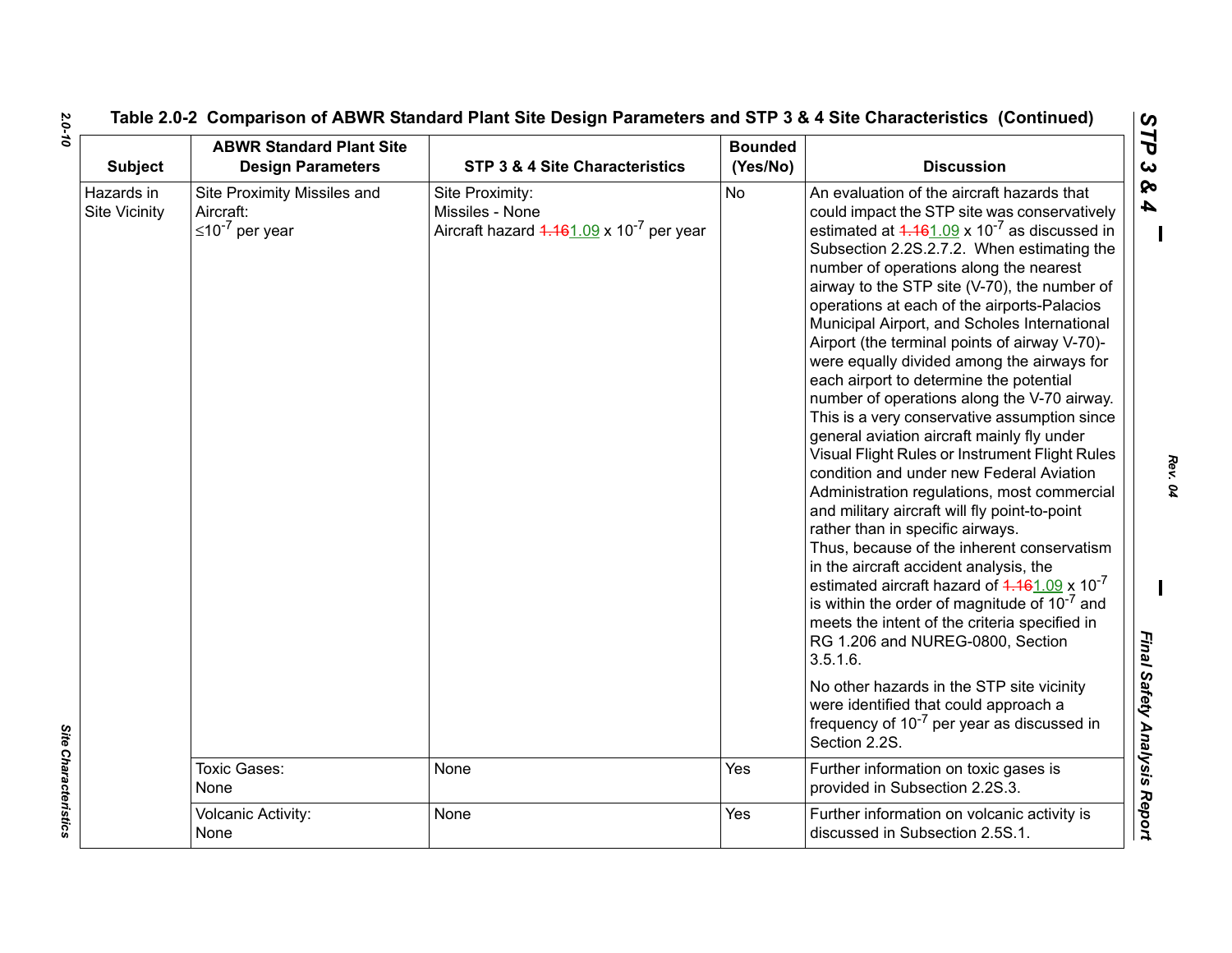| <b>Subject</b>                         | <b>ABWR Standard Plant Site</b><br><b>Design Parameters</b>                                           | STP 3 & 4 Site Characteristics                                                                                                                                                                                                                                                                                  | <b>Bounded</b><br>(Yes/No) | <b>Discussion</b>                                                                                                                                                                                                                                                                                                                   |
|----------------------------------------|-------------------------------------------------------------------------------------------------------|-----------------------------------------------------------------------------------------------------------------------------------------------------------------------------------------------------------------------------------------------------------------------------------------------------------------|----------------------------|-------------------------------------------------------------------------------------------------------------------------------------------------------------------------------------------------------------------------------------------------------------------------------------------------------------------------------------|
| Exclusion<br>Area<br>Boundary<br>(EAB) | An area whose boundary has a<br>$\chi$ /Q less than or equal to 1.37 x<br>$10^{-3}$ s/m <sup>-3</sup> | 2.74E-04s/m <sup>3</sup>                                                                                                                                                                                                                                                                                        | Yes                        | Further information on the EAB is provided in<br>Subsection 2.3S.4.                                                                                                                                                                                                                                                                 |
| Dispersion                             | Meteorological   Maximum 2-hour 95% EAB:<br>1.37x10-3 s/m <sup>3</sup>                                | 1.62E-04s/m <sup>3[10]</sup><br><u>2.74 x 10<sup>-4</sup> s/m<sup>3[10]</sup></u>                                                                                                                                                                                                                               | Yes                        | Further information on $\chi$ /Q values is provided<br>in Subsection 2.3S.4.                                                                                                                                                                                                                                                        |
| $(\chi/Q)$                             | Maximum 2-hour 95% LPZ:<br>4.11x10 <sup>-4</sup> s/m <sup>3</sup>                                     | 3.99E-05s/m <sup>3[11]</sup><br>5.27 x 10 <sup>-5</sup> s/m <sup>3[11]</sup>                                                                                                                                                                                                                                    | Yes                        |                                                                                                                                                                                                                                                                                                                                     |
|                                        | Maximum annual average (8760<br>hour) LPZ:<br>$1.17x10^{-6}$ s/m <sup>3</sup>                         | 7.09E-07s/m <sup>3</sup>                                                                                                                                                                                                                                                                                        | Yes                        |                                                                                                                                                                                                                                                                                                                                     |
| [3]<br>[4]                             |                                                                                                       | Source Publication HMR No. 52. Maximum short term rate: 16.3 cm/5 min per Subsection 2.4S.2.3.1.                                                                                                                                                                                                                |                            | Maximum value for 1 hour over 2.6 km <sup>2</sup> probable maximum precipitation (PMP) with ratio of 5 minutes to 1 hour PMP of 0.32 as found in National Weather<br>Spectrum I missiles consist of a massive high-kinetic energy missile that deforms on impact, a rigid missile to test penetration resistance, and a small rigid |
| <u>121.</u>                            | per subsection 3.3.1.1.                                                                               |                                                                                                                                                                                                                                                                                                                 |                            | 100-year recurrence interval; value to be utilized fo design for safety-related structures only; corresponds to a wind velocity (3-second gust) of 225224 km/h                                                                                                                                                                      |
|                                        |                                                                                                       | missile of a size sufficient to just pass through any openings in protective barriers. These missiles consists of an 1800-kg automobile, a 125-kg, 20-cm<br>basis tornado. The first two missiles are assumed to impact at normal incidence, the last to impinge upon openings in the most damaging directions. |                            | diameter armor piercing artillery shell, and a 2.54-cm diameter solid steel sphere, all impacting at 35% of the maximum horizontal wind speed of the design                                                                                                                                                                         |
|                                        | [5] At foundation level of the reactor and control buildings.                                         | [6] This is the minimum shear wave velocity at low strains after the soil property uncertainties have been applied.                                                                                                                                                                                             |                            |                                                                                                                                                                                                                                                                                                                                     |
|                                        |                                                                                                       | minimum shear wave velocity requirement will be justified by site-specific soil structure interaction analysis.                                                                                                                                                                                                 |                            | [6a] Shear wave velocities at multiple depths below the foundation of seismic Category I structures are less than 305 m/s (1,000 ft/sec). The deviations from the                                                                                                                                                                   |
| $\lceil 7 \rceil$                      | Free-field, at plant grade elevation.                                                                 |                                                                                                                                                                                                                                                                                                                 |                            |                                                                                                                                                                                                                                                                                                                                     |
| [8]                                    |                                                                                                       | Probable maximum flood level (PMF), as defined in ANSI/ANS-2.8, "Determining Design Basis Flooding at Power Reactor Sites."                                                                                                                                                                                     |                            |                                                                                                                                                                                                                                                                                                                                     |
| [9]                                    |                                                                                                       | systems are designed based on outdoor summer temperatures of 32.8°C dry bulb and 26.3°C wet bulb (coincident) and outdoor winter temperature of                                                                                                                                                                 |                            | The site specific annual cooling, dehumidification, and enthalpy design conditions for HVAC system design are: maximum dry bulb 32.80C and 26.30C-<br>wet bulb (coincident). These values will be used as design input for determining the cooling loads for site specific HVAC design. Non-safety-related HVAC                     |
| 2.1°C dry bulb.                        |                                                                                                       |                                                                                                                                                                                                                                                                                                                 |                            | [10] $1.62 \times 10^{-4}$ s/m <sup>3</sup> is the PAVAN generated 2-hour 5.0% overall site value at the EAB; 2.74 x 10 <sup>-4</sup> s/m <sup>3</sup> is the PAVAN generated 2-hour 0.5% maximum                                                                                                                                   |

- 
- 
- 
- 
- 
- 
- 
- 
- 
- 
- 

*STP 3 & 4*